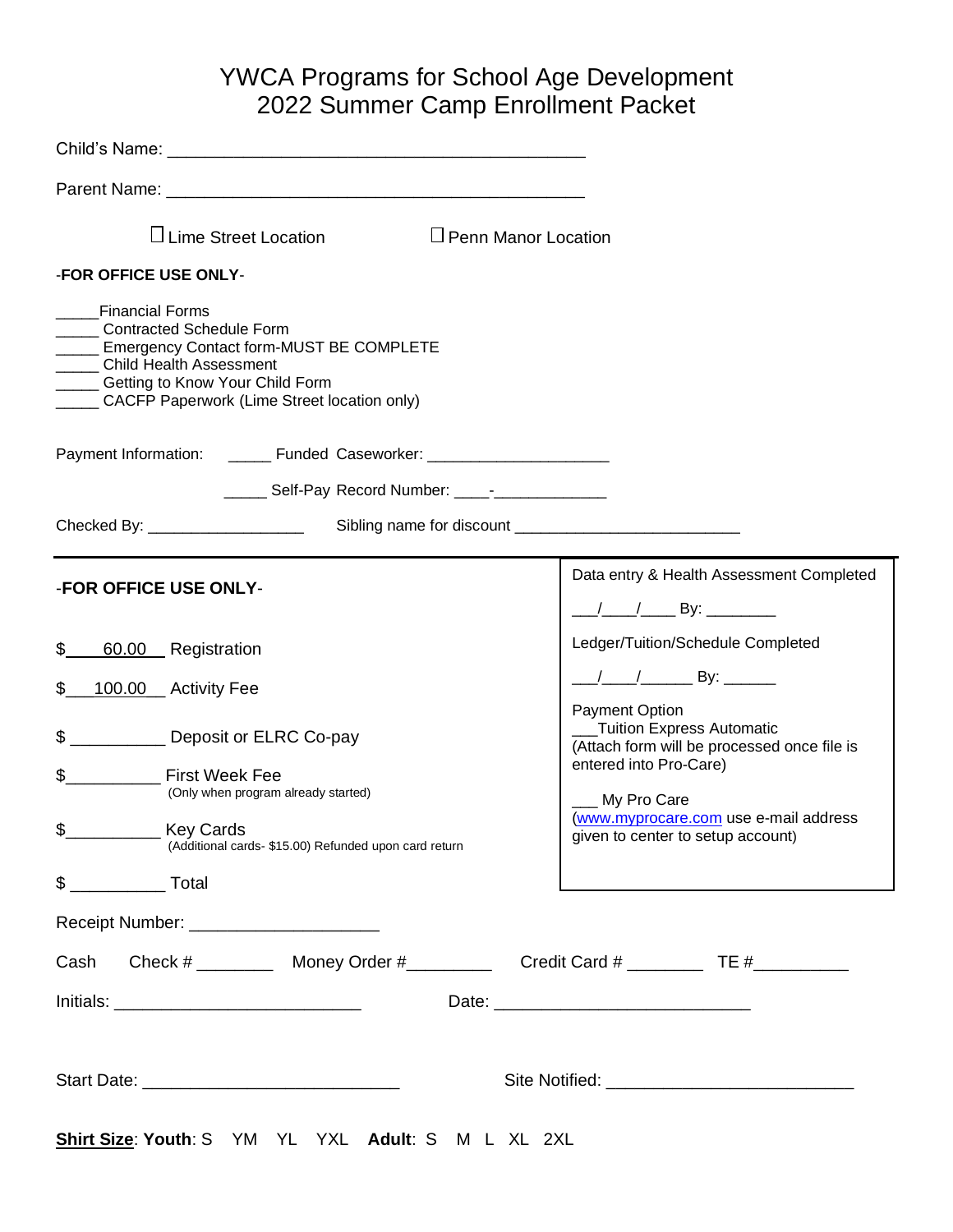# YWonderful Kids

# **School Age Childcare Program**

Penn Manor School District/School District of Lancaster

2022

| Child's Full Name        |                                                                                                                                                                                                                                                                                                                           | Start Date: The Start Date: |                                                                                                                 | Site: <b>Site</b> Site of the Site of the Site of the Site of the Site of the Site of the Site of the Site of the Site of the Site of the Site of the Site of the Site of the Site of the Site of the Site of the Site of the Site |           |
|--------------------------|---------------------------------------------------------------------------------------------------------------------------------------------------------------------------------------------------------------------------------------------------------------------------------------------------------------------------|-----------------------------|-----------------------------------------------------------------------------------------------------------------|------------------------------------------------------------------------------------------------------------------------------------------------------------------------------------------------------------------------------------|-----------|
| Age:___________          | Birthdate: Electronic Secrets and Secrets and Secrets and Secrets and Secrets and Secrets and Secrets and Secrets and Secrets and Secrets and Secrets and Secrets and Secrets and Secrets and Secrets and Secrets and Secrets                                                                                             | Gender:                     | Race: with a state of the state of the state of the state of the state of the state of the state of the state o | Grade:                                                                                                                                                                                                                             | $(22-23)$ |
| Address                  |                                                                                                                                                                                                                                                                                                                           |                             |                                                                                                                 |                                                                                                                                                                                                                                    |           |
| Home Phone # Figure 2014 |                                                                                                                                                                                                                                                                                                                           |                             |                                                                                                                 |                                                                                                                                                                                                                                    |           |
|                          | Marketing: Newspaper Add Magazine Online Returning Family By Friends or Families Other<br>Marital Status: ______ Single _____Married _____ Significant Other _____ Divorced _____ Separated, _____ Widowed<br>Annual Household Income: \$0-\$9999 \$10,000-\$14,999 \$15,000-\$24,999 \$25,000-\$34,999 \$35,000-\$49,999 |                             |                                                                                                                 |                                                                                                                                                                                                                                    |           |
|                          |                                                                                                                                                                                                                                                                                                                           |                             |                                                                                                                 |                                                                                                                                                                                                                                    |           |

**Please attach an IEP or IFSP for your child if applicable. Indicate with a check mark one of the following:**

I am providing a copy of my child's IEP/IFSP

I am not providing a copy of my child's IEP/IFS

This is not applicable to my child

#### **PUBLICITY AND PHOTO CONSENT AND RELEASE**

For good consideration, which I hereby acknowledge, I grant to the YWCA Lancaster ("the YWCA") and its licensees, successors and assigns (collectively called the "Licensed Parties") worldwide, absolute, and irrevocable permission to use, reproduce, print and/or publish my name, likeness, image, voice, and/or appearance ("the Material") in any media, including but not limited to photographs, video recordings, audiotapes, digital images in which I may be included intact or in part, composite or distorted in character, sound or form, without restriction as to changes or transformations in conjunction with my own or a fictitious name, or reproduction hereof. I agree that the Material may be used for any purpose consistent with the YWCA's mission, including in new releases', advertisements, publications, marketing campaigns, media coverage, videos, web sites, billboards, and any other promotional or educational materials compiled by or on behalf of the YWCA.

I understand and agree that the YWCA has and will have complete ownership of the Material, and that I will not receive any compensation for the use of the Material.

I hereby release the Licensed Parties from any and all claims out of their use of the Material as agreed to in this document, including without limitation any claims based on the right of publicity or privacy, misappropriation or misuse of image, and/or defamation, including liability by virtue of blurring, distortion, alteration, optical illusion, or use in composite form whether international or otherwise. I further hereby waive any future right to prior review of any use of the Material.

Permission is granted for photo/video reproduction of my child to be used in YWCA Lancaster publications, social media, and classroom purposes.

Permission is NOT granted for photo/video reproduction of my child to be used in YWCA Lancaster publications, social media, and classroom purposes

\_\_\_\_\_\_\_\_\_\_\_\_\_\_\_\_\_\_\_\_\_\_\_\_\_\_\_\_\_\_\_\_\_\_\_\_\_\_\_\_\_\_\_ \_\_\_\_\_\_\_\_\_\_\_\_\_\_\_\_\_\_\_\_\_\_\_\_\_\_\_\_\_\_\_\_\_ \_\_\_\_\_\_\_\_\_\_\_

Parent/Guardian's Signature Child's Name Child's Name Date

*Please sign and date below that you have received the Penn Manor or YWCA Lancaster Child Care Parent Handbook.*

Parent/Guardian's Signature Date

 $\frac{1}{2}$  ,  $\frac{1}{2}$  ,  $\frac{1}{2}$  ,  $\frac{1}{2}$  ,  $\frac{1}{2}$  ,  $\frac{1}{2}$  ,  $\frac{1}{2}$  ,  $\frac{1}{2}$  ,  $\frac{1}{2}$  ,  $\frac{1}{2}$  ,  $\frac{1}{2}$  ,  $\frac{1}{2}$  ,  $\frac{1}{2}$  ,  $\frac{1}{2}$  ,  $\frac{1}{2}$  ,  $\frac{1}{2}$  ,  $\frac{1}{2}$  ,  $\frac{1}{2}$  ,  $\frac{1$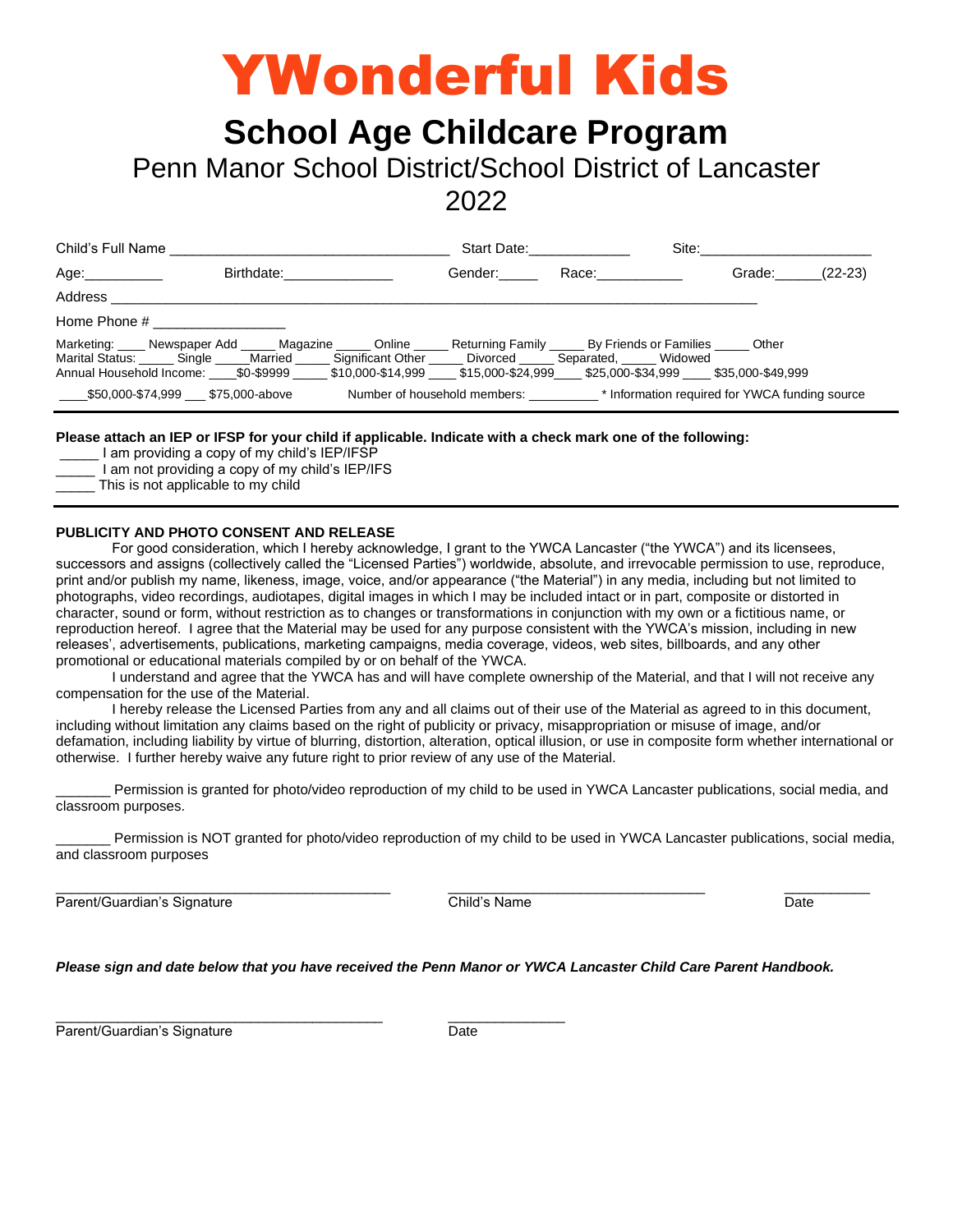| Site: |  |  |  |
|-------|--|--|--|
|       |  |  |  |

#### **Child's Name: \_\_\_\_\_\_\_\_\_\_\_\_\_\_\_\_\_\_\_\_\_\_\_\_\_\_\_\_\_\_\_\_\_\_\_\_\_\_\_\_\_\_\_\_\_\_\_\_\_ Site: \_\_\_\_\_\_\_\_\_\_\_\_\_\_\_\_\_\_\_\_\_**

#### **FINANCIAL INFORMATION**

- 1. At the time of enrollment, a deposit/co-pay equal to the amount of one contracted week is required; in addition to the Registration and security card fees. The deposit will be credited for the last week of service assuming a two week (14 days) written notice has been given. **These fees are non-refundable.**
- 2. **Please call Early Learning Resource Center at (717) 393-4004 for more information on subsidized care.**
- 3. I understand my bill will be sent weekly via email to the address I have provided to the YWCA Lancaster. It is my responsibility to review all correspondence sent from the YWCA Lancaster.
- 4. I understand that there is an annual non-refundable registration fee for all Programs, and I understand that all Program fees are based on my contracted schedule. I agree to pay in advance for each week my child is contracted. I also understand that payment is due the Thursday before the week that service is needed.
- 5. I understand that billing is based on the full time or part time enrollment for which I have contracted and not for actual attendance. I understand that no fees will be credited to my account if my child is ill or fails to attend.
- 6. If my child is out due to COVID quarantine, doctor appointments, Non School Days, Holidays, illness, family emergencies, vacation, inclement weather, or any other reasons they are not present for the program, my account will be charged for staffing and holding my child's spot and any of those instances will be counted as an absence.
- 7. I agree to pay late fees of **\$5/minute** if my child is not picked up by 5:00 pm (Lime Street Building) or 6:00 pm (Penn Manor Sites).
- 8. I understand that if my ELRC funding is discontinued I am responsible to pay the entire fee. Per ELRC regulations, if I reach 40 days absent from the program, I am responsible to pay the Center the daily rate for each day absents after the first 40 days.
- 9. I understand that failure to pay my contracted fees or an unpaid balance will result in my childcare services being interrupted until said balance is addressed. I understand that there is a **\$25 charge for all returned checks or declined payments**. Checks are to be made payable to YWCA Lancaster. I understand that it is my responsibility to keep statements, receipts or canceled checks for income tax purposes. YWCA Lancaster's Federal ID number is 23-1352609.

#### **PROGRAM INFORMATION**

- 10. All designated individuals understand that my child may not be left on school grounds without supervision. I understand that staff are not prepared to accept my child until 7:00 a.m (Lime Street) or 6:30 a.m (Penn Manor Sites). I will sign my child in each morning and out each evening.
- 11. I understand all forms with the exception of the health assessment must be completed prior to my child starting the program.
- 12. I understand that I must provide a current health assessment, along with a current vaccination record for my child within 30 days of starting the program. I understand that the YWCA Lancaster reserves the right to suspend care until said assessment is provided.
- 13. I understand that my child may not attend the program with any illness that threatens the health of other children. I will be asked to pick up my child from the program if he/she has a suspected contagious illness.
- 14. I understand that no medication is administered unless I fill out the medication log completely. Written instructions from a physician are required for medication administration. All medication must be in the original prescription bottle.
- 15. I understand that staff must release children to parents unless a court order indicating sole custody is provided to the Program Director. I also understand that I need to give written permission allowing staff to release my child to any individual other than the parent/guardian or those persons listed on Emergency contact form.
- 16. I understand that all YWCA childcare programs are state licensed programs and that all staff are mandated reporters who are required to report any evidence of suspected abuse/neglect to ChildLine.
- 17. I understand that I am responsible for any damages resulting from my child's actions to either YWCA Lancaster or school property. The price of any damaged items will be added to my weekly bill.
- 18. I waive any claim for bodily injury or property damage against any municipalities or boroughs in which YWCA Lancaster programs participate. 19. In accordance with applicable Federal and State civil rights laws and regulatory requirements, you and your child, as clients of the YWCA
- Lancaster, have the right:

-To be provided services by YWCA Lancaster and to be referred for services at other facilities without regard to your race, color, sexual orientation, religious creed, disability, ancestry, national origin, age or sex.

-Program services shall be made accessible to persons with disabilities through the most practical and economically feasible methods available. These methods include, but are not limited to equipment redesign, the provision of aids, and the use of alternative services delivery locations. Structural modifications shall be considered only as a last resort among available methods.

-If you feel you have been discriminated against on the basis of your race, color religious creed, disability, ancestry, national origin, age or sex, complaints of discrimination may be filed with any of the following:

| <b>YWCA Lancaster</b>                    | PA Human Relations Comm.                          | Bureau of Equal Opportunity | U.S. Department of Health and     |
|------------------------------------------|---------------------------------------------------|-----------------------------|-----------------------------------|
|                                          | Attention: Cathy Lerch Harrisburg Regional Office | Room 223, Health & Welfare  | <b>Human Services</b>             |
|                                          | 110 North Lime Street 333 Market Street-8th Floor | Building                    | Office for Civil Rights           |
| Lancaster, PA 17602 Harrisburg, PA 17101 |                                                   | P.O. Box 2675               | Suite 372, Public Ledger Building |
|                                          | www.ywcalancaster.org                             | Harrisburg, PA 17105        | 150 S. Independence Mall West     |
|                                          |                                                   | www.dhs.pa.org              | Philadelphia, PA 19106            |

#### Department of Human Services

20. I will notify the YWCA Lancaster of any change on the enrollment forms and will verify by signature that all information is correct semi-annually.

\_\_\_\_\_\_\_\_\_\_\_\_\_\_\_\_\_\_\_\_\_\_\_\_\_\_\_\_\_\_\_\_\_\_\_\_\_\_\_ \_\_\_\_\_\_\_\_\_\_\_\_ \_\_\_\_\_\_\_\_\_\_\_\_\_\_\_\_\_\_\_\_\_\_\_\_\_ \_\_\_\_\_\_\_\_\_\_\_\_\_\_ Primary Parent/Guardian Signature Date YWCA Lancaster Signature Date

| Secondary Parent/Guardian Signature (optional) |  | Date |
|------------------------------------------------|--|------|
|------------------------------------------------|--|------|

\_\_\_\_\_\_\_\_\_\_\_\_\_\_\_\_\_\_\_\_\_\_\_\_\_\_\_\_\_\_\_\_\_\_\_\_\_\_\_\_ \_\_\_\_\_\_\_\_\_\_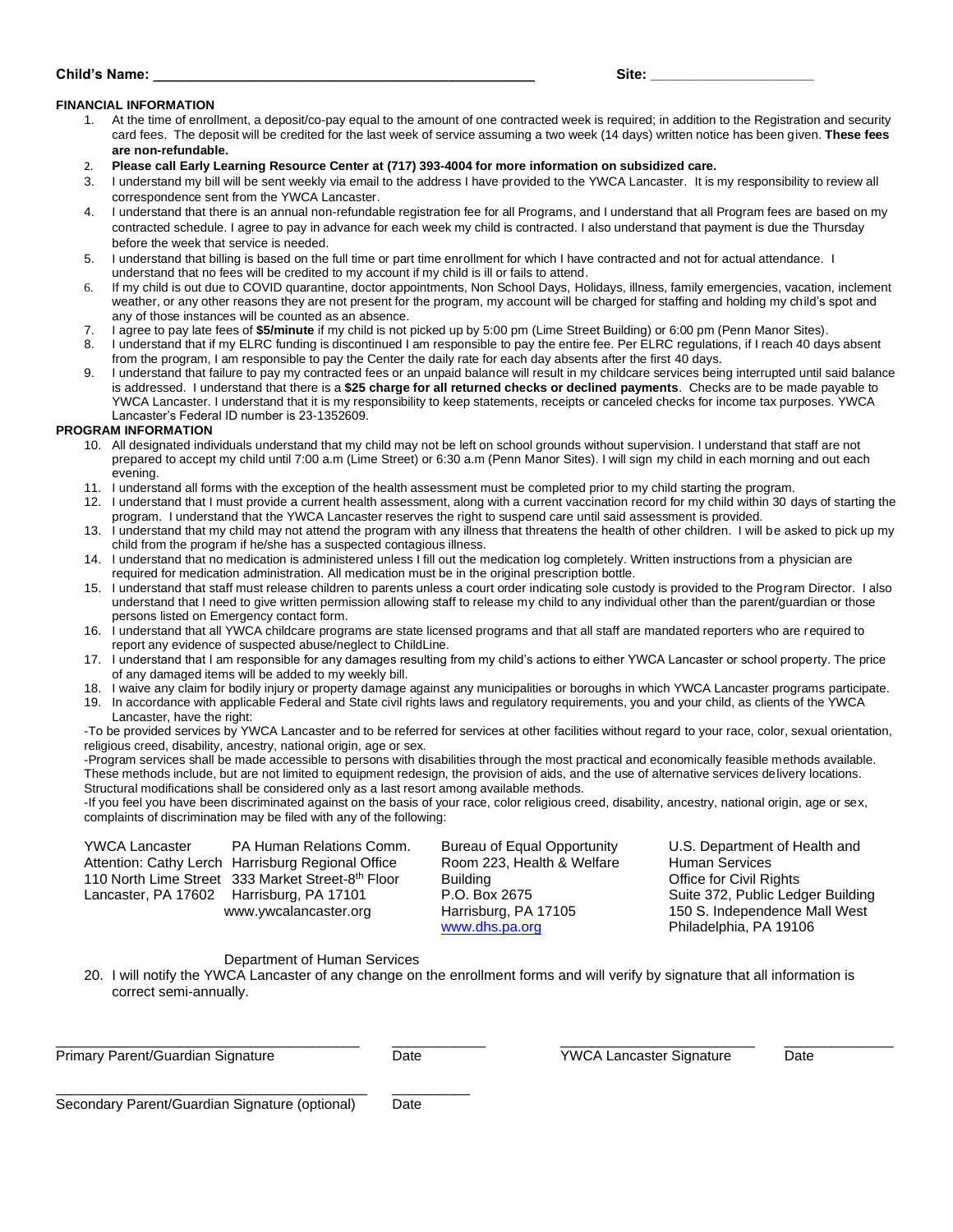### **Contracted Schedule Form**

|                                                                |                               | Start Date: ___________________                                                  |
|----------------------------------------------------------------|-------------------------------|----------------------------------------------------------------------------------|
|                                                                |                               | Date of Birth: ______________ Social Security #_________________________________ |
| Secondary Guardian Name: Secondary Guardian Name:              | Date of Birth: Date of Birth: | Social Security #________________                                                |
| Preferred email address for communication from YWCA Lancaster: |                               |                                                                                  |

To provide a quality program for your child, program staff must be scheduled appropriately. YWCA staff are scheduled in relation to the number of children attending the program each day.

Schedules are established for summer because we plan and staff for each child's contracted attendance. Parent(s)/Guardian(s) will be given the opportunity to revise the Contracted Schedule Form, if needed, once during summer with a two weeks' (14 days) notice before the start of the requested change. All changes must be reviewed for space availability in the program requested and automatic approval should not be assumed. You must contact the Administrative Team at 717-842-4363 to approve any changes to your contract.

**Your contracted fees do not change for days absent or if you are on vacation.** If you find your child will be absent from our program you will need to contact 717-824-4363 by 9:00AM. This allows us to notify our staff and the secretaries of the respective schools in a timely manner. If my child is out due to COVID quarantine, doctor appointments, Holidays, illness, family emergencies, vacation, inclement weather, or any other reasons they are not present for the program, my account will be charged for staffing and holding my child's spot and any of those instances will be counted as an absence.

If you need to terminate your care, a **two-week written notice** must be submitted to the Administrative Team prior to the last day of attendance. If two weeks' notice is not given, **you will be charged two weeks' tuition from the time of withdrawal**.

I understand my bill will be sent weekly via email to the address I have provided the YWCA Lancaster. I agree to pay in advance for each week my child is contracted. I understand that payment is due Thursday prior to the following week's service.

#### **Method of payment:**

- a. **Tuition Express is the preferred method of payment** at the YWCA Lancaster. By signing up, your account will always be current, and no late charge will be applied to your account. If funds are not available by Friday, you will receive a \$25 service charge for non-sufficient funds.
- b. **My ProCare,** is a free online portal for you to access account information and easily pay tuition. Parents/Guardians can sign in and make credit card payments manually each week. Go t[o www.myprocare.com.](http://www.myprocare.com/)
- c. Children who are picked up after our sites are closed at 5:00 pm for Lime Street and 6:00 pm for Penn Manor, will be charged a late fee of \$**5.00 per minute**, per child. Late pick up fees will be entered into the child/ren's account and must be paid with your next weekly fee payment.
- d. If the balance is not paid in full weekly, a delinquent payment fee charge of \$10 will be affixed to your account.

#### **Persons My Child/ren Can Be Released To:**

The YWCA Lancaster has permission to release my child/ren to those persons(s) to whom is listed here: Names: \_\_\_\_\_\_\_\_\_\_\_\_\_\_\_\_\_\_\_\_\_\_\_\_\_\_\_\_\_\_\_\_\_\_\_\_\_\_\_\_\_\_\_\_\_\_\_\_\_\_\_\_\_\_\_\_\_\_\_\_\_\_\_\_\_\_\_\_\_\_\_\_\_\_\_\_\_\_\_\_\_\_\_\_\_\_\_\_

*Please check the days your child is to be contracted.*

*Example: If you choose a 2 day minimum, you must identify which two days (example: Monday/Tuesday).* 

| Days may not be switched at any time unless you revise your contract.                                                                |                   |  |  |  |  |  |
|--------------------------------------------------------------------------------------------------------------------------------------|-------------------|--|--|--|--|--|
| <b>Contracted Option</b>                                                                                                             | <b>Weekly Fee</b> |  |  |  |  |  |
| $1-3$ days                                                                                                                           | \$160.00          |  |  |  |  |  |
| 4-5 davs                                                                                                                             | \$190.00          |  |  |  |  |  |
| ELRC Clients will be charged daily rate for days of absence after the 40 <sup>th</sup> absence, starting the 41st day of<br>absence. |                   |  |  |  |  |  |
| \$38.00 Daily Rate<br><b>School Age</b>                                                                                              |                   |  |  |  |  |  |

| Total # of days contracted                                     |                          | Sibling name discount:<br><b>Total Weekly Fee:</b> |                          |                          |  |
|----------------------------------------------------------------|--------------------------|----------------------------------------------------|--------------------------|--------------------------|--|
| <b>School Age Students Only</b><br>Time In AM:<br>Time Out AM: |                          |                                                    |                          |                          |  |
| Mondav                                                         | Tuesdav                  | Wednesday                                          | Thursdav                 | Friday                   |  |
| 6:30 AM-6:00PM (PM Site)                                       | 6:30 AM-6:00PM (PM Site) | 6:30 AM-6:00PM (PM Site)                           | 6:30 AM-6:00PM (PM Site) | 6:30 AM-6:00PM (PM Site) |  |
| 7:00AM-5:00 PM (Lime)                                          | 7:00AM-5:00 PM (Lime)    | 7:00AM-5:00 PM (Lime)                              | 7:00AM-5:00 PM (Lime)    | 7:00AM-5:00 PM (Lime)    |  |

\_\_\_\_\_\_\_\_\_\_\_\_\_\_\_\_\_\_\_\_\_\_\_\_\_\_\_\_\_\_\_\_\_\_\_\_\_\_\_\_ \_\_\_\_\_\_\_\_\_\_\_\_\_\_\_\_ \_\_\_\_\_\_\_\_\_\_\_\_\_\_\_\_\_\_\_\_\_\_\_\_\_\_\_\_\_\_\_\_\_ \_\_\_\_\_\_\_\_\_\_\_\_

Parent/Guardian Signature Date Date Date Director Signature Director Signature Director Signature Date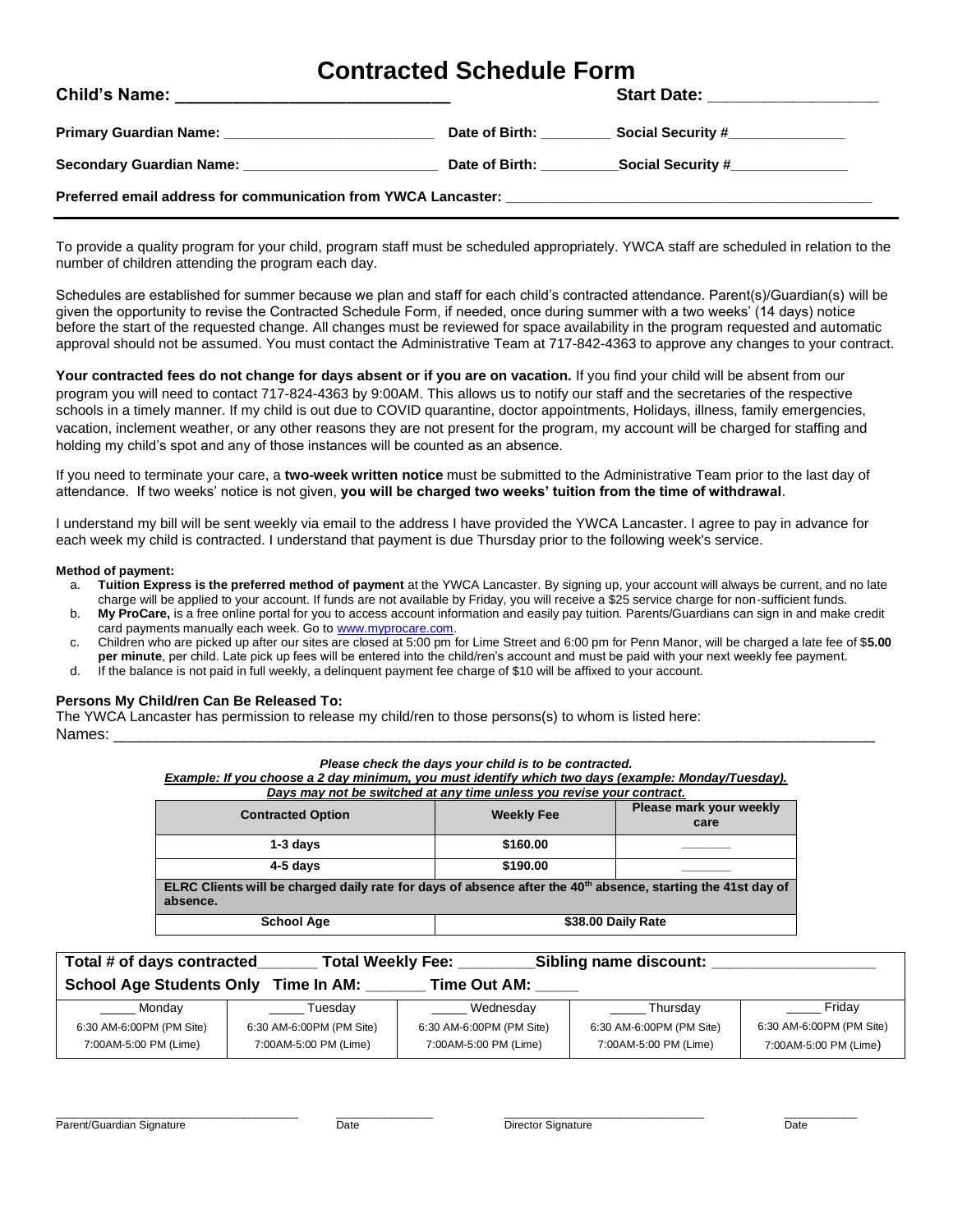| <b>Start Date:</b> |  |
|--------------------|--|
| <b>Camp Group:</b> |  |

# **GETTING TO KNOW YOU FORM**

| <b>Basic Information</b>                                                                                                                                            |                                  |
|---------------------------------------------------------------------------------------------------------------------------------------------------------------------|----------------------------------|
|                                                                                                                                                                     | _Birthdate:_____________________ |
|                                                                                                                                                                     |                                  |
| Are there any custody agreements that we should be aware of?                                                                                                        |                                  |
| <b>Illness or Injury Contact</b><br>If your child becomes ill, who would you prefer us to call?                                                                     |                                  |
|                                                                                                                                                                     |                                  |
| When do you wish to be informed on a minor injury or illness (i.e. scratch, headache, etc.?)<br>Immediately by phone<br>$\circ$<br>At pick up<br>$\circ$<br>$\circ$ |                                  |
| <b>Food and Allergy Information</b>                                                                                                                                 |                                  |
|                                                                                                                                                                     |                                  |
|                                                                                                                                                                     |                                  |
|                                                                                                                                                                     |                                  |
| <b>Special Information</b>                                                                                                                                          |                                  |
|                                                                                                                                                                     |                                  |
|                                                                                                                                                                     |                                  |
|                                                                                                                                                                     |                                  |
|                                                                                                                                                                     |                                  |
| Please provide any additional information that will be helpful to our staff, which we did not cover on this paper:                                                  |                                  |
|                                                                                                                                                                     |                                  |
| <u> 1989 - Johann Barn, mars et al. 1989 - Anna anno 1989 - Anna anno 1989 - Anna anno 1989 - Anna ann ann an t-</u>                                                | Date                             |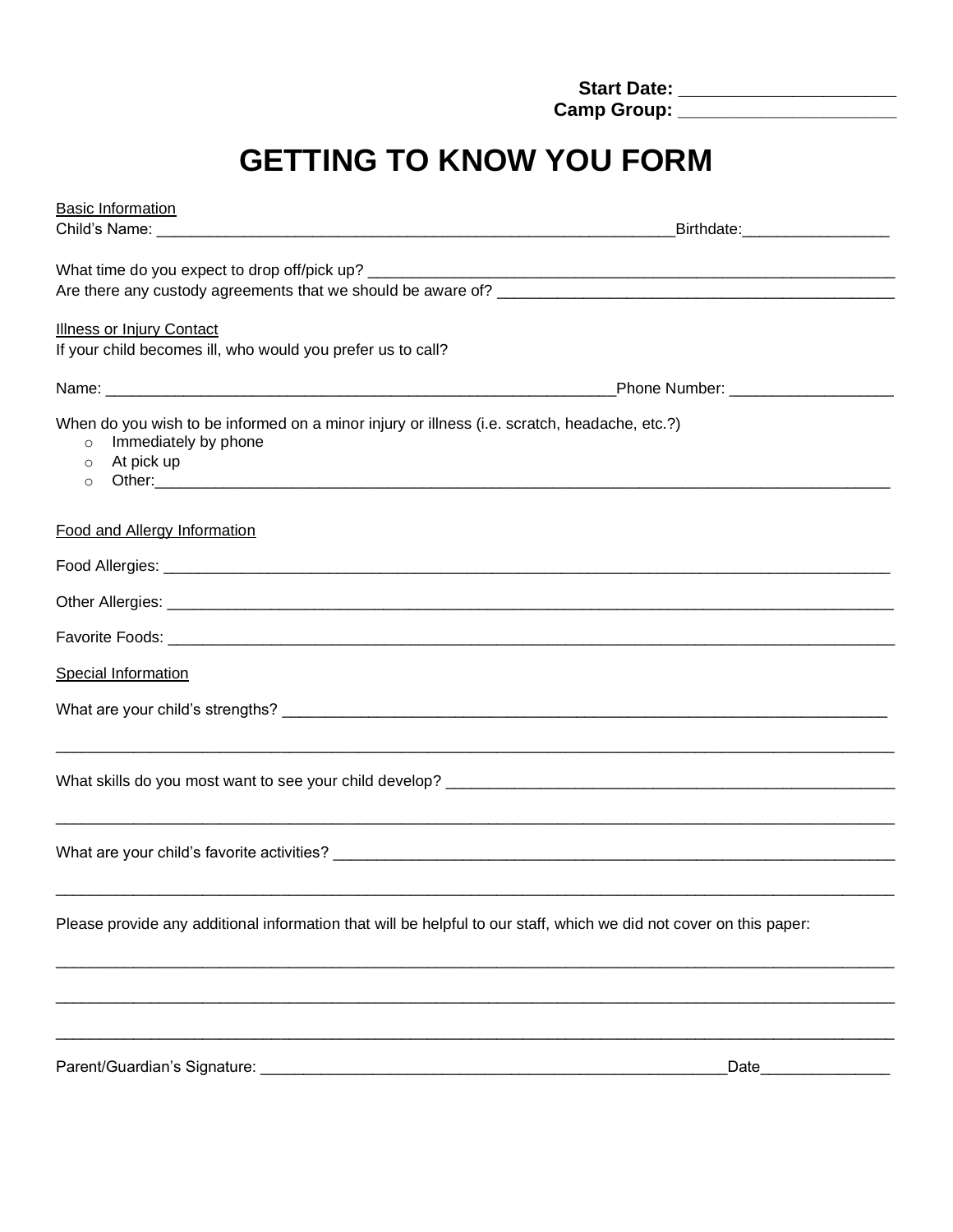### **EMERGENCY CONTACT / PARENTAL CONSENT FORM**

55 PA CODE CHAPTERS 3270.124(a)(b), 3270.181 & .182, 3280 124 (a)(b), 3280.181 & .182: 3290.124 (a)(b). 33290.181 & .182

| <b>CHILD'S NAME</b>                                                                                                        |                              |  | <b>BIRTHDATE</b>                                    |  |
|----------------------------------------------------------------------------------------------------------------------------|------------------------------|--|-----------------------------------------------------|--|
| <b>ADDRESS</b>                                                                                                             |                              |  |                                                     |  |
| <b>MOTHER'S NAME/LEGAL GUARDIAN</b>                                                                                        |                              |  | <b>HOME TELEPHONE NUMBER</b>                        |  |
| <b>ADDRESS</b>                                                                                                             |                              |  |                                                     |  |
| <b>BUSINESS NAME</b>                                                                                                       |                              |  | <b>BUSINESS TELEPHONE NUMBER</b>                    |  |
| <b>ADDRESS</b>                                                                                                             |                              |  |                                                     |  |
| <b>FATHER'S NAME/LEGAL GUARDIAN</b>                                                                                        |                              |  | <b>HOME TELEPHONE NUMBER</b>                        |  |
| <b>ADDRESS</b>                                                                                                             |                              |  |                                                     |  |
| <b>BUSINESS NAME</b>                                                                                                       |                              |  | <b>BUSINESS TELEPHONE NUMBER</b>                    |  |
| ADDRESS                                                                                                                    |                              |  |                                                     |  |
| <b>EMERGENCY CONTACT PERSON(S) NAME</b>                                                                                    |                              |  | TELEPHONE NUMBER WHEN CHILD IS IN CARE              |  |
|                                                                                                                            |                              |  |                                                     |  |
| PERSON(S) TO WHOM CHILD MAY BE RELEASE NAME                                                                                | <b>ADDRESS</b>               |  | TELEPHONE NUMBER WHEN CHILD IS IN CARE              |  |
|                                                                                                                            |                              |  |                                                     |  |
| NAME OF CHILD'S PHYSICIAN/MEDICAL CARE PROVIDER                                                                            |                              |  | <b>TELEPHONE NUMBER</b>                             |  |
| <b>ADDRESS</b>                                                                                                             |                              |  |                                                     |  |
| SPECIAL DISABILITIES (IF ANY)                                                                                              |                              |  | ALLERGIES (INCLUDING MEDICATION REACTION)           |  |
| MEDICAL or DIETARY INFORMATION NECESSARY IN AN EMERGENCY                                                                   |                              |  | MEDICATION, SPECIAL CONDITIONS                      |  |
| ADDITIONAL INFORMATION ON SPECIAL NEEDS OF CHILD                                                                           |                              |  |                                                     |  |
| HEALTH INSURANCE COVERAGE FOR CHILD or MEDICAL ASSISTANCE BENEF POLICY NUMBER (REQUIRED)                                   |                              |  |                                                     |  |
|                                                                                                                            |                              |  |                                                     |  |
| PARENT'S SIGNATURE IS REQUIRED FOR EACH ITEM BELOW TO INDICATE PARENTAL CONSENT<br><b>OBTAINING EMERGENCY MEDICAL CARE</b> |                              |  | <b>ADMINISTRATION OF MINOR FIRST AID PROCEDURES</b> |  |
| <b>WALKS AND TRIPS</b>                                                                                                     | <b>SUNSCREEN APPLICATION</b> |  |                                                     |  |
| <b>TRANSPORTATION BY THE FACILITY</b>                                                                                      | WADING                       |  |                                                     |  |
| <b>PERIODIC REVIEW</b>                                                                                                     |                              |  |                                                     |  |

SIGNATURE OF PARENT or GUARDIAN DATE